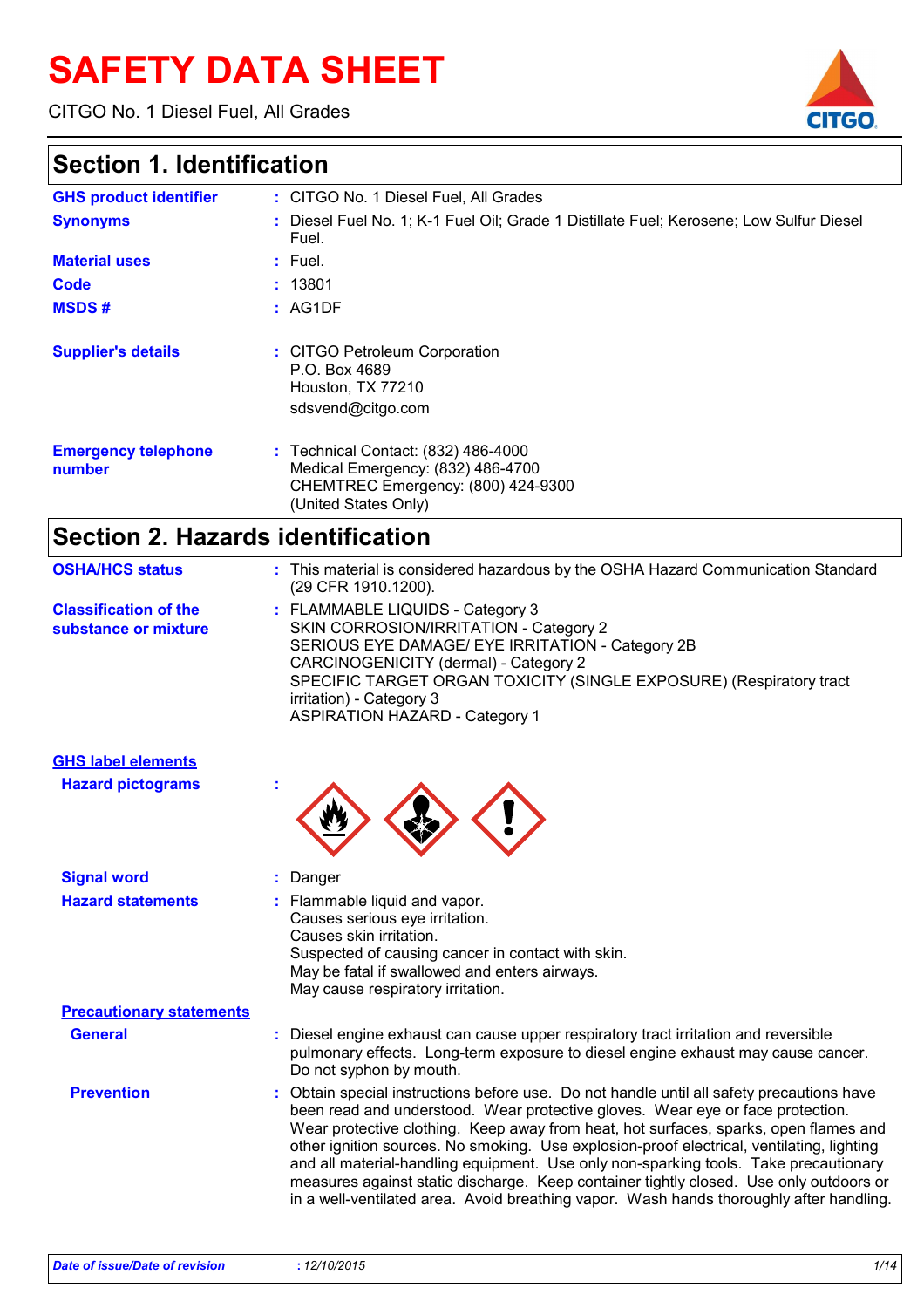### **Section 2. Hazards identification**

| <b>Response</b>                            | : IF exposed or concerned: Get medical attention. IF INHALED: Remove person to<br>fresh air and keep comfortable for breathing. Call a POISON CENTER or physician if<br>you feel unwell. IF SWALLOWED: Immediately call a POISON CENTER or physician.<br>Do NOT induce vomiting. IF ON SKIN (or hair): Take off immediately all contaminated<br>clothing. Rinse skin with water or shower. IF ON SKIN: Wash with plenty of soap and<br>water. Take off contaminated clothing and wash it before reuse. If skin irritation occurs:<br>Get medical attention. IF IN EYES: Rinse cautiously with water for several minutes.<br>Remove contact lenses, if present and easy to do. Continue rinsing. If eye irritation<br>persists: Get medical attention. |
|--------------------------------------------|-------------------------------------------------------------------------------------------------------------------------------------------------------------------------------------------------------------------------------------------------------------------------------------------------------------------------------------------------------------------------------------------------------------------------------------------------------------------------------------------------------------------------------------------------------------------------------------------------------------------------------------------------------------------------------------------------------------------------------------------------------|
| <b>Storage</b>                             | : Store locked up. Store in a well-ventilated place. Keep cool.                                                                                                                                                                                                                                                                                                                                                                                                                                                                                                                                                                                                                                                                                       |
| <b>Disposal</b>                            | : Dispose of contents and container in accordance with all local, regional, national and<br>international regulations.                                                                                                                                                                                                                                                                                                                                                                                                                                                                                                                                                                                                                                |
| <b>Hazards not otherwise</b><br>classified | : Defatting to the skin.                                                                                                                                                                                                                                                                                                                                                                                                                                                                                                                                                                                                                                                                                                                              |
|                                            |                                                                                                                                                                                                                                                                                                                                                                                                                                                                                                                                                                                                                                                                                                                                                       |

### **Section 3. Composition/information on ingredients**

| <b>Substance/mixture</b>                       | : Substance                                                                                      |
|------------------------------------------------|--------------------------------------------------------------------------------------------------|
| <b>Other means of</b><br><b>identification</b> | : Diesel Fuel No. 1; K-1 Fuel Oil; Grade 1 Distillate Fuel; Kerosene; Low Sulfur Diesel<br>Fuel. |

#### **CAS number/other identifiers**

| <b>CAS number</b> | $:8008-20-6$ |  |
|-------------------|--------------|--|
|                   |              |  |

| <b>Ingredient name</b>        | %         | <b>CAS number</b> |
|-------------------------------|-----------|-------------------|
| Kerosine (petroleum)          | 100       | 8008-20-6         |
| l Cumene                      | $0.1 - 1$ | $98 - 82 - 8$     |
| Trimethylbenzene, all isomers | $0.1 - 1$ | 25551-13-7        |
| Xylenes, mixed isomers        | $0.1 - 1$ | 1330-20-7         |
| Ethylbenzene                  | $0.1 - 1$ | 100-41-4          |
| Naphthalene                   | $0.1 - 1$ | $91 - 20 - 3$     |
|                               |           |                   |

 $* = \text{Various}$  \*\* = Mixture \*\*\* = Proprietary

Any concentration shown as a range is to protect confidentiality or is due to process variation.

#### **Occupational exposure limits, if available, are listed in Section 8.**

### **Section 4. First aid measures**

#### **Description of necessary first aid measures**

| <b>Eye contact</b>  | : Immediately flush eyes with plenty of water, occasionally lifting the upper and lower<br>eyelids. Check for and remove any contact lenses. Continue to rinse for at least 10<br>minutes. Get medical attention.                                                                                                                                                                                                                                                                                                                                                                                                                                                                                                                          |
|---------------------|--------------------------------------------------------------------------------------------------------------------------------------------------------------------------------------------------------------------------------------------------------------------------------------------------------------------------------------------------------------------------------------------------------------------------------------------------------------------------------------------------------------------------------------------------------------------------------------------------------------------------------------------------------------------------------------------------------------------------------------------|
| <b>Inhalation</b>   | : Remove victim to fresh air and keep at rest in a position comfortable for breathing. If it<br>is suspected that gas or vapor is still present, the rescuer should wear an appropriate<br>mask or self-contained breathing apparatus. If not breathing, if breathing is irregular or<br>if respiratory arrest occurs, provide artificial respiration or oxygen by trained personnel.<br>It may be dangerous to the person providing aid to give mouth-to-mouth resuscitation.<br>Get medical attention. If necessary, call a poison center or physician. If unconscious,<br>place in recovery position and get medical attention immediately. Maintain an open<br>airway. Loosen tight clothing such as a collar, tie, belt or waistband. |
| <b>Skin contact</b> | : Wash skin thoroughly with soap and water or use recognized skin cleanser. Remove<br>contaminated clothing and shoes. Continue to rinse for at least 10 minutes. Get<br>medical attention. Wash clothing before reuse. Clean shoes thoroughly before reuse.                                                                                                                                                                                                                                                                                                                                                                                                                                                                               |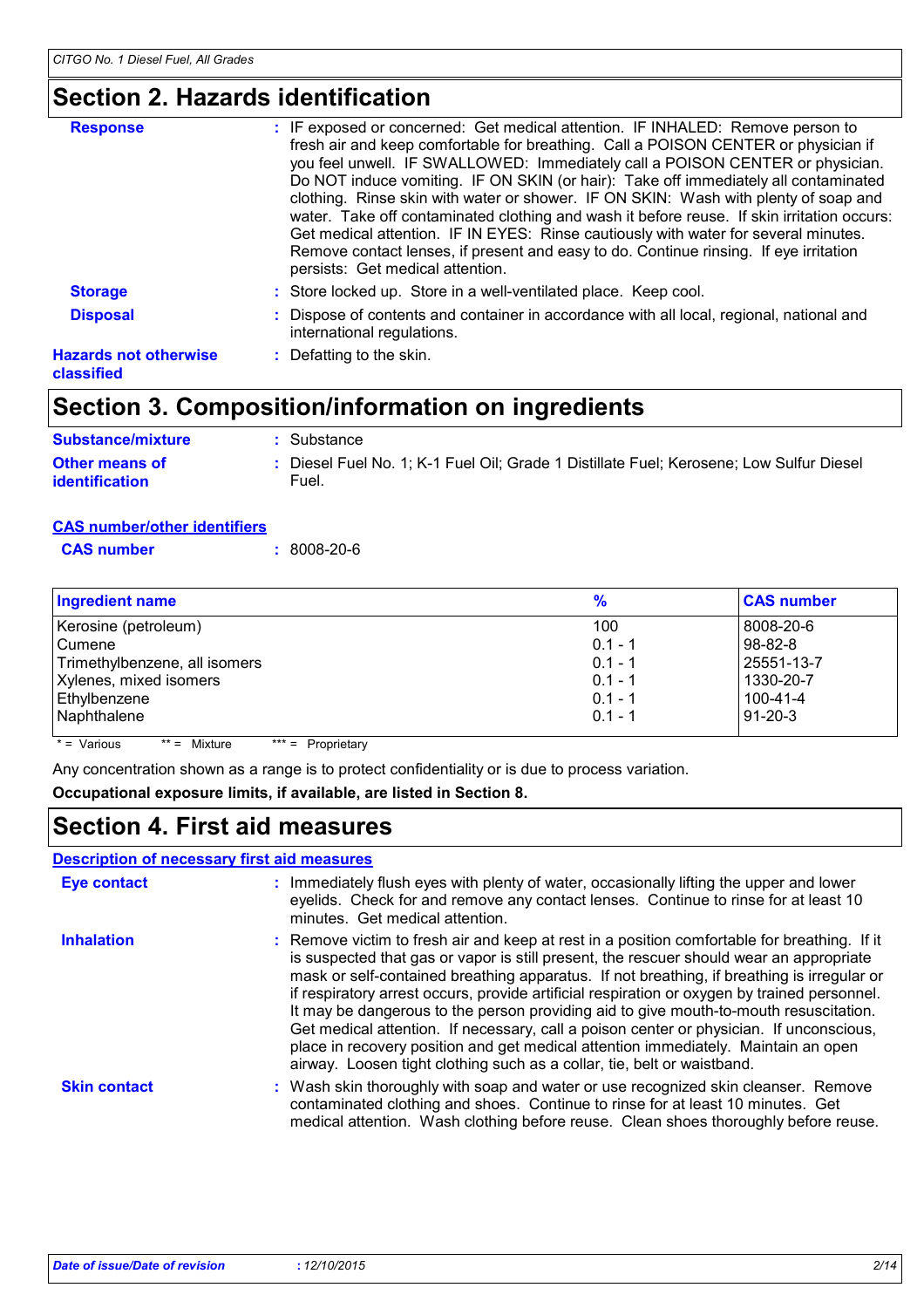### **Section 4. First aid measures**

| SECUOII 4. FIISL AIU IIIEASUIES               |                                                                                                                                                                                                                                                                                                                                                                                                                                                                                                                                                                                                                                                          |
|-----------------------------------------------|----------------------------------------------------------------------------------------------------------------------------------------------------------------------------------------------------------------------------------------------------------------------------------------------------------------------------------------------------------------------------------------------------------------------------------------------------------------------------------------------------------------------------------------------------------------------------------------------------------------------------------------------------------|
| <b>Ingestion</b>                              | : Get medical attention immediately. Call a poison center or physician. Wash out mouth<br>with water. Remove dentures if any. Remove victim to fresh air and keep at rest in a<br>position comfortable for breathing. Aspiration hazard if swallowed. Can enter lungs and<br>cause damage. Do not induce vomiting. If vomiting occurs, the head should be kept<br>low so that vomit does not enter the lungs. Never give anything by mouth to an<br>unconscious person. If unconscious, place in recovery position and get medical<br>attention immediately. Maintain an open airway. Loosen tight clothing such as a collar,<br>tie, belt or waistband. |
| <b>Most important symptoms/effects, acute</b> |                                                                                                                                                                                                                                                                                                                                                                                                                                                                                                                                                                                                                                                          |
| <b>Potential acute health effects</b>         |                                                                                                                                                                                                                                                                                                                                                                                                                                                                                                                                                                                                                                                          |
| <b>Eye contact</b>                            | : Causes serious eye irritation.                                                                                                                                                                                                                                                                                                                                                                                                                                                                                                                                                                                                                         |
| <b>Inhalation</b>                             | : May cause respiratory irritation.                                                                                                                                                                                                                                                                                                                                                                                                                                                                                                                                                                                                                      |
| <b>Skin contact</b>                           | : Causes skin irritation. Defatting to the skin.                                                                                                                                                                                                                                                                                                                                                                                                                                                                                                                                                                                                         |
| <b>Ingestion</b>                              | : May be fatal if swallowed and enters airways.                                                                                                                                                                                                                                                                                                                                                                                                                                                                                                                                                                                                          |
| Over-exposure signs/symptoms                  |                                                                                                                                                                                                                                                                                                                                                                                                                                                                                                                                                                                                                                                          |
| <b>Eye contact</b>                            | : Adverse symptoms may include the following:<br>pain or irritation<br>watering<br>redness                                                                                                                                                                                                                                                                                                                                                                                                                                                                                                                                                               |
| <b>Inhalation</b>                             | : Adverse symptoms may include the following:<br>respiratory tract irritation<br>coughing                                                                                                                                                                                                                                                                                                                                                                                                                                                                                                                                                                |
| <b>Skin contact</b>                           | : Adverse symptoms may include the following:<br>irritation<br>redness<br>dryness<br>cracking                                                                                                                                                                                                                                                                                                                                                                                                                                                                                                                                                            |
| <b>Ingestion</b>                              | : Adverse symptoms may include the following:<br>nausea or vomiting                                                                                                                                                                                                                                                                                                                                                                                                                                                                                                                                                                                      |
|                                               | Indication of immediate medical attention and special treatment needed, if necessary                                                                                                                                                                                                                                                                                                                                                                                                                                                                                                                                                                     |
| <b>Notes to physician</b>                     | : If ingested, this material presents a significant aspiration and chemical pneumonitis<br>hazard. Induction of emesis is not recommended. Consider activated charcoal and/or<br>gastric lavage. If patient is obtunded, protect the airway by cuffed endotracheal<br>intubation or by placement of the body in a Trendelenburg and left lateral decubitus<br>position.                                                                                                                                                                                                                                                                                  |
| <b>Specific treatments</b>                    | : Treat symptomatically and supportively.                                                                                                                                                                                                                                                                                                                                                                                                                                                                                                                                                                                                                |
| <b>Protection of first-aiders</b>             | : No action shall be taken involving any personal risk or without suitable training. If it is<br>suspected that gas or vapor is still present, the rescuer should wear an appropriate<br>mask or self-contained breathing apparatus. It may be dangerous to the person<br>providing aid to give mouth-to-mouth resuscitation.                                                                                                                                                                                                                                                                                                                            |

**See toxicological information (Section 11)**

### **Section 5. Fire-fighting measures**

| <b>Specific hazards arising</b> | : Flammable liquid and vapor. In a fire or if heated, a pressure increase will occur and                                                                                                                                                                                                                                                                                                                                                                             |
|---------------------------------|----------------------------------------------------------------------------------------------------------------------------------------------------------------------------------------------------------------------------------------------------------------------------------------------------------------------------------------------------------------------------------------------------------------------------------------------------------------------|
| from the chemical               | the container may burst, with the risk of a subsequent explosion. The vapor/gas is<br>heavier than air and will spread along the ground. Vapors may accumulate in low or<br>confined areas or travel a considerable distance to a source of ignition and flash back.<br>Runoff to sewer may create fire or explosion hazard. Fire water contaminated with this<br>material must be contained and prevented from being discharged to any waterway,<br>sewer or drain. |

#### **Extinguishing media**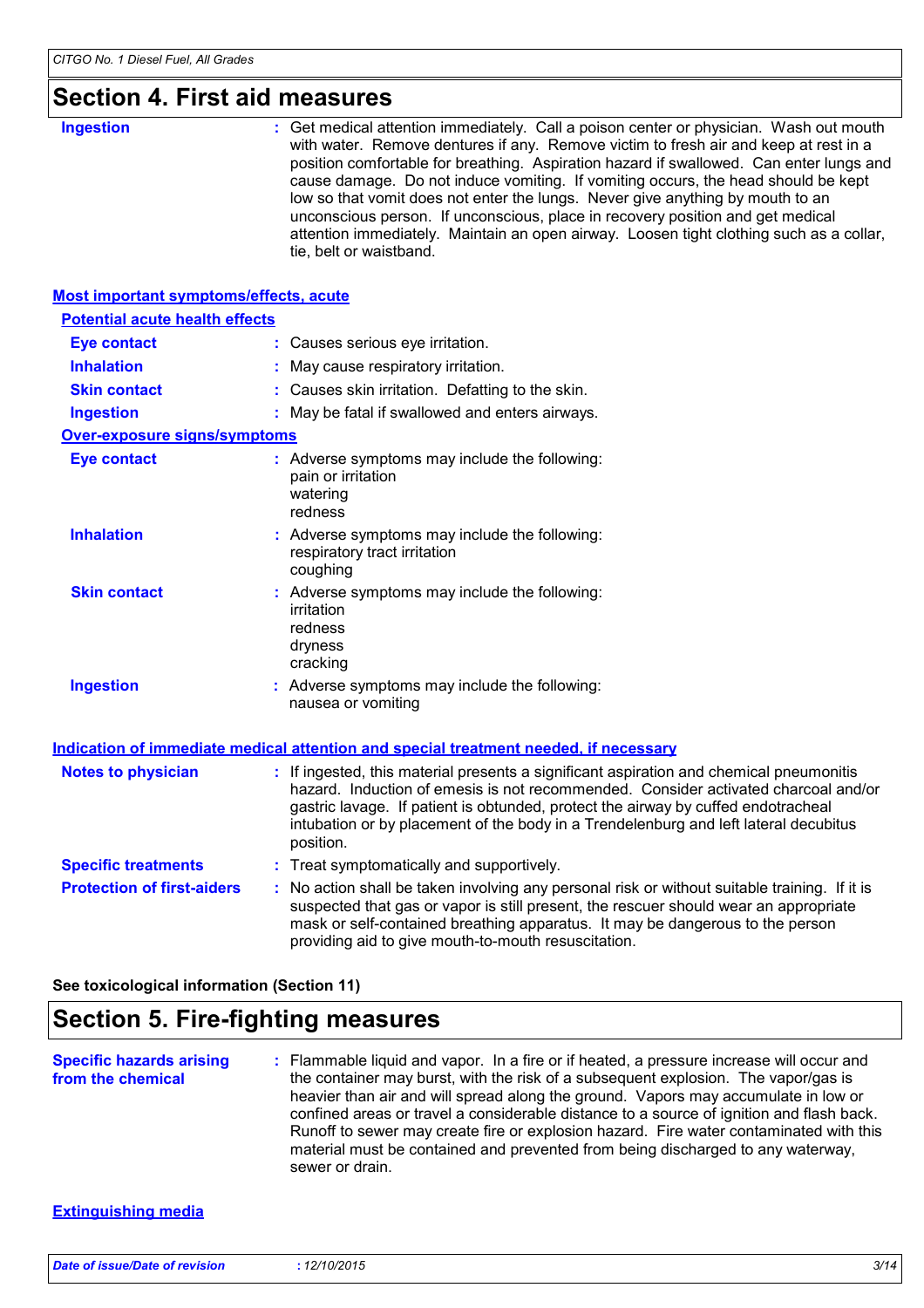### **Section 5. Fire-fighting measures**

| <b>Suitable extinguishing</b><br>media                   | : Use caution when applying carbon dioxide in confined spaces.<br>SMALL FIRE: Steam, CO <sub>2</sub> , dry chemical or inert gas (e.g., nitrogen). LARGE FIRE:<br>Use foam, water fog or water spray. Water fog and spray are effective in cooling<br>containers and adjacent structures. However, water can cause frothing and/or may not<br>extinguish the fire. Water can be used to cool the external walls of vessels to prevent<br>excessive pressure, ignition or explosion. |  |
|----------------------------------------------------------|-------------------------------------------------------------------------------------------------------------------------------------------------------------------------------------------------------------------------------------------------------------------------------------------------------------------------------------------------------------------------------------------------------------------------------------------------------------------------------------|--|
| <b>Unsuitable extinguishing</b><br>media                 | : Do not use water jet.                                                                                                                                                                                                                                                                                                                                                                                                                                                             |  |
| <b>Hazardous thermal</b><br>decomposition products       | : Decomposition products may include the following materials:<br>carbon dioxide<br>carbon monoxide<br>Diesel engine exhaust                                                                                                                                                                                                                                                                                                                                                         |  |
| <b>Special protective actions</b><br>for fire-fighters   | : Promptly isolate the scene by removing all persons from the vicinity of the incident if<br>there is a fire. No action shall be taken involving any personal risk or without suitable<br>training. Move containers from fire area if this can be done without risk. Use water<br>spray to keep fire-exposed containers cool.                                                                                                                                                       |  |
| <b>Special protective</b><br>equipment for fire-fighters | : Fire-fighters should wear appropriate protective equipment and self-contained breathing<br>apparatus (SCBA) with a full face-piece operated in positive pressure mode.                                                                                                                                                                                                                                                                                                            |  |

### **Section 6. Accidental release measures**

| Personal precautions, protective equipment and emergency procedures                              |                                                                                                                                                                                                                                                                                                                                                                                                                                                                                                                                                                                                                                                                                                                                                                      |  |  |
|--------------------------------------------------------------------------------------------------|----------------------------------------------------------------------------------------------------------------------------------------------------------------------------------------------------------------------------------------------------------------------------------------------------------------------------------------------------------------------------------------------------------------------------------------------------------------------------------------------------------------------------------------------------------------------------------------------------------------------------------------------------------------------------------------------------------------------------------------------------------------------|--|--|
| For non-emergency<br>personnel                                                                   | : No action shall be taken involving any personal risk or without suitable training.<br>Evacuate surrounding areas. Keep unnecessary and unprotected personnel from<br>entering. Do not touch or walk through spilled material. Shut off all ignition sources.<br>No flares, smoking or flames in hazard area. Avoid breathing vapor or mist. Provide<br>adequate ventilation. Wear appropriate respirator when ventilation is inadequate. Put<br>on appropriate personal protective equipment.                                                                                                                                                                                                                                                                      |  |  |
| For emergency responders :                                                                       | If specialized clothing is required to deal with the spillage, take note of any information in<br>Section 8 on suitable and unsuitable materials. See also the information in "For non-<br>emergency personnel".                                                                                                                                                                                                                                                                                                                                                                                                                                                                                                                                                     |  |  |
| <b>Environmental precautions</b><br><b>Methods and materials for containment and cleaning up</b> | : Avoid dispersal of spilled material and runoff and contact with soil, waterways, drains<br>and sewers. Inform the relevant authorities if the product has caused environmental<br>pollution (sewers, waterways, soil or air). Water polluting material. May be harmful to<br>the environment if released in large quantities.                                                                                                                                                                                                                                                                                                                                                                                                                                      |  |  |
| <b>Small spill</b>                                                                               | : Stop leak if without risk. Move containers from spill area. Use spark-proof tools and<br>explosion-proof equipment. Absorb with an inert material and place in an appropriate<br>waste disposal container. Dispose of via a licensed waste disposal contractor.                                                                                                                                                                                                                                                                                                                                                                                                                                                                                                    |  |  |
| <b>Large spill</b>                                                                               | : Stop leak if without risk. Move containers from spill area. Use spark-proof tools and<br>explosion-proof equipment. Approach release from upwind. Prevent entry into sewers,<br>water courses, basements or confined areas. Wash spillages into an effluent treatment<br>plant or proceed as follows. Contain and collect spillage with non-combustible,<br>absorbent material e.g. sand, earth, vermiculite or diatomaceous earth and place in<br>container for disposal according to local regulations (see Section 13). Dispose of via a<br>licensed waste disposal contractor. Contaminated absorbent material may pose the<br>same hazard as the spilled product. Note: see Section 1 for emergency contact<br>information and Section 13 for waste disposal. |  |  |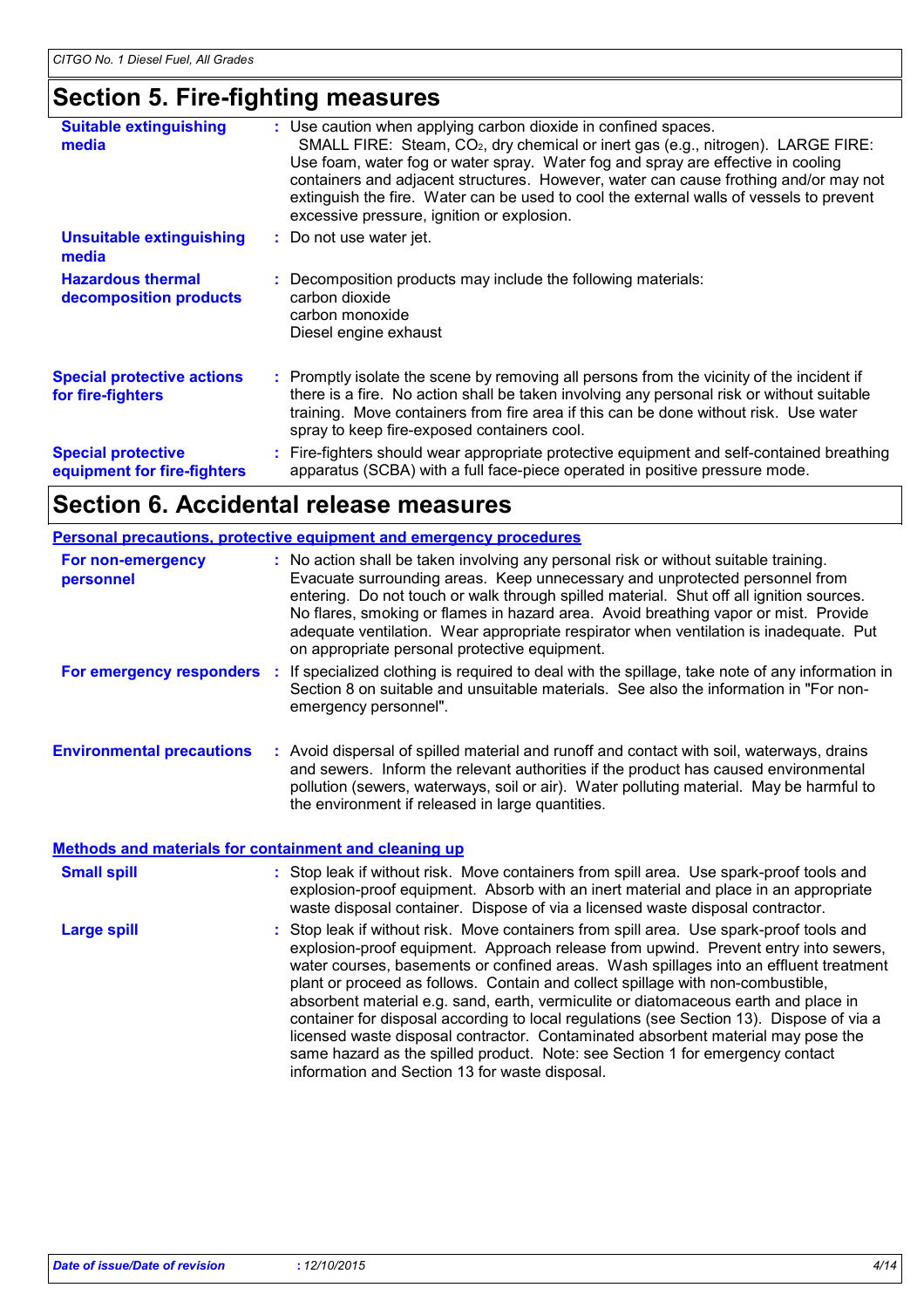### **Section 7. Handling and storage**

| <b>Precautions for safe handling</b>                                      |   |                                                                                                                                                                                                                                                                                                                                                                                                                                                                                                                                                                                                                                                                                                                                                                                                                                                                                                                                                                                                                                                                                                                                                                                                                                                                                                                                                                                                                                                                                                                                                                                                                                                                                                                                                                                                                                                                                                                                                                               |
|---------------------------------------------------------------------------|---|-------------------------------------------------------------------------------------------------------------------------------------------------------------------------------------------------------------------------------------------------------------------------------------------------------------------------------------------------------------------------------------------------------------------------------------------------------------------------------------------------------------------------------------------------------------------------------------------------------------------------------------------------------------------------------------------------------------------------------------------------------------------------------------------------------------------------------------------------------------------------------------------------------------------------------------------------------------------------------------------------------------------------------------------------------------------------------------------------------------------------------------------------------------------------------------------------------------------------------------------------------------------------------------------------------------------------------------------------------------------------------------------------------------------------------------------------------------------------------------------------------------------------------------------------------------------------------------------------------------------------------------------------------------------------------------------------------------------------------------------------------------------------------------------------------------------------------------------------------------------------------------------------------------------------------------------------------------------------------|
| <b>Protective measures</b>                                                |   | Put on appropriate personal protective equipment (see Section 8). Avoid exposure -<br>obtain special instructions before use. Do not handle until all safety precautions have<br>been read and understood. Do not get in eyes or on skin or clothing. Do not swallow.<br>Avoid breathing vapor or mist. Avoid release to the environment. Use only with<br>adequate ventilation. Wear appropriate respirator when ventilation is inadequate. Do<br>not enter storage areas and confined spaces unless adequately ventilated. Keep in the<br>original container or an approved alternative made from a compatible material, kept<br>tightly closed when not in use. Store and use away from heat, sparks, open flame or<br>any other ignition source. Use explosion-proof electrical (ventilating, lighting and<br>material handling) equipment. Use only non-sparking tools. Take precautionary<br>measures against electrostatic discharges. Empty containers retain product residue<br>and can be hazardous. Do not reuse container. Non equilibrium conditions may<br>increase the fire hazard associated with this product. Always bond receiving containers<br>to the fill pipe before and during loading. Always confirm that receiving container is<br>properly grounded. Bonding and grounding alone may be inadequate to eliminate fire<br>and explosion hazards. Carefully review operations that may increase the risks such as<br>tank and container filling, tank cleaning, sampling, gauging, loading, filtering, mixing,<br>agitation, etc. In addition to bonding and grounding, efforts to mitigate the hazards may<br>include, but are not limited to, ventilation, inerting and/or reduction of transfer velocities.<br>Always keep nozzle in contact with the container throughout the loading process. Do<br>NOT fill any portable container in or on a vehicle.<br>Special precautions, such as reduced loading rates and increased monitoring, must be |
|                                                                           |   | observed during "switch loading" operations (i.e., loading this material in tanks or<br>shipping compartments that previously contained a dissimilar product).                                                                                                                                                                                                                                                                                                                                                                                                                                                                                                                                                                                                                                                                                                                                                                                                                                                                                                                                                                                                                                                                                                                                                                                                                                                                                                                                                                                                                                                                                                                                                                                                                                                                                                                                                                                                                |
| <b>Advice on general</b><br>occupational hygiene                          |   | Eating, drinking and smoking should be prohibited in areas where this material is<br>handled, stored and processed. Workers should wash hands and face before eating,<br>drinking and smoking. Remove contaminated clothing and protective equipment before<br>entering eating areas. See also Section 8 for additional information on hygiene<br>measures.                                                                                                                                                                                                                                                                                                                                                                                                                                                                                                                                                                                                                                                                                                                                                                                                                                                                                                                                                                                                                                                                                                                                                                                                                                                                                                                                                                                                                                                                                                                                                                                                                   |
| <b>Conditions for safe storage,</b><br>including any<br>incompatibilities | ÷ | Store in accordance with local regulations. Store in a segregated and approved area.<br>Store in original container protected from direct sunlight in a dry, cool and well-ventilated<br>area, away from incompatible materials (see Section 10) and food and drink. Store<br>locked up. Eliminate all ignition sources. Separate from oxidizing materials. Keep<br>container tightly closed and sealed until ready for use. Containers that have been<br>opened must be carefully resealed and kept upright to prevent leakage. Do not store in<br>unlabeled containers. Use appropriate containment to avoid environmental<br>contamination.                                                                                                                                                                                                                                                                                                                                                                                                                                                                                                                                                                                                                                                                                                                                                                                                                                                                                                                                                                                                                                                                                                                                                                                                                                                                                                                                |
|                                                                           |   | Bulk Storage Conditions: Maintain all storage tanks in accordance with applicable<br>regulations. Use necessary controls to monitor tank inventories. Inspect all storage<br>tanks on a periodic basis. Test tanks and associated piping for tightness. Maintain the<br>automatic leak detection devices to assure proper working condition.                                                                                                                                                                                                                                                                                                                                                                                                                                                                                                                                                                                                                                                                                                                                                                                                                                                                                                                                                                                                                                                                                                                                                                                                                                                                                                                                                                                                                                                                                                                                                                                                                                  |

### **Section 8. Exposure controls/personal protection**

### **Control parameters**

#### **Occupational exposure limits**

| <b>Ingredient name</b> | <b>Exposure limits</b>                                             |
|------------------------|--------------------------------------------------------------------|
| Kerosine (petroleum)   | ACGIH TLV (United States, 4/2014). Absorbed through<br>skin.       |
|                        | TWA: 200 mg/m <sup>3</sup> , (as total hydrocarbon vapor) 8 hours. |
| Naphthalene            | ACGIH (United States). Absorbed through skin.                      |
|                        | TWA: 10 ppm 8 hours.                                               |
|                        | STEL: 15 ppm 15 minutes.                                           |
|                        | <b>OSHA (United States).</b>                                       |
|                        | TWA: 10 ppm 8 hours.                                               |
|                        | ACGIH TLV (United States, 4/2014). Absorbed through                |
|                        | skin.                                                              |
|                        | TWA: 10 ppm 8 hours.                                               |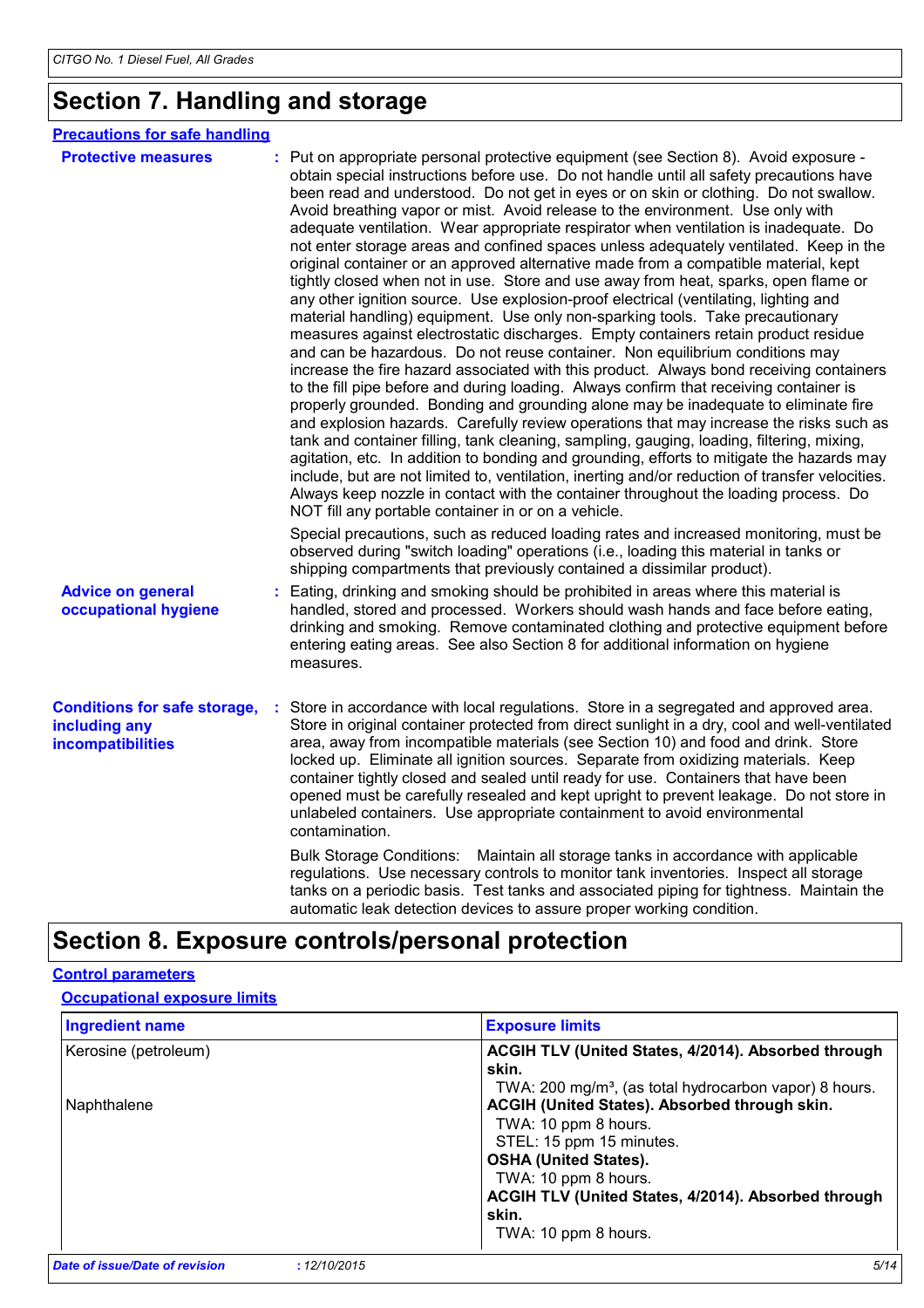# **Section 8. Exposure controls/personal protection**

|                        | TWA: 52 mg/m <sup>3</sup> 8 hours.      |
|------------------------|-----------------------------------------|
|                        | OSHA PEL (United States, 2/2013).       |
|                        | TWA: 10 ppm 8 hours.                    |
|                        | TWA: 50 mg/m <sup>3</sup> 8 hours.      |
| Ethylbenzene           | ACGIH TLV (United States, 4/2014).      |
|                        | TWA: 20 ppm 8 hours.                    |
|                        | OSHA PEL (United States, 2/2013).       |
|                        | TWA: 100 ppm 8 hours.                   |
|                        | TWA: $435$ mg/m <sup>3</sup> 8 hours.   |
| Xylenes, mixed isomers | ACGIH TLV (United States, 4/2014).      |
|                        | TWA: 100 ppm 8 hours.                   |
|                        | TWA: $434$ mg/m <sup>3</sup> 8 hours.   |
|                        | STEL: 150 ppm 15 minutes.               |
|                        | STEL: 651 mg/m <sup>3</sup> 15 minutes. |
|                        | OSHA PEL (United States, 2/2013).       |
|                        | TWA: 100 ppm 8 hours.                   |
|                        | TWA: 435 mg/m <sup>3</sup> 8 hours.     |

| <b>Appropriate engineering</b><br>controls | : Use only with adequate ventilation. Use process enclosures, local exhaust ventilation or<br>other engineering controls to keep worker exposure to airborne contaminants below any<br>recommended or statutory limits. The engineering controls also need to keep gas,<br>vapor or dust concentrations below any lower explosive limits. Use explosion-proof<br>ventilation equipment. |
|--------------------------------------------|-----------------------------------------------------------------------------------------------------------------------------------------------------------------------------------------------------------------------------------------------------------------------------------------------------------------------------------------------------------------------------------------|
| <b>Environmental exposure</b><br>controls  | Emissions from ventilation or work process equipment should be checked to ensure<br>they comply with the requirements of environmental protection legislation. In some<br>cases, vapor controls, filters or engineering modifications to the process equipment will<br>be necessary to reduce emissions to acceptable levels.                                                           |

| <b>Individual protection measures</b> |  |
|---------------------------------------|--|
|                                       |  |

| <b>Hygiene measures</b>      | : Wash hands, forearms and face thoroughly after handling chemical products, before<br>eating, smoking and using the lavatory and at the end of the working period.<br>Appropriate techniques should be used to remove potentially contaminated clothing.<br>Wash contaminated clothing before reusing. Ensure that eyewash stations and safety<br>showers are close to the workstation location.                                                                                                                                                                                                                                                                                                                                                                               |
|------------------------------|---------------------------------------------------------------------------------------------------------------------------------------------------------------------------------------------------------------------------------------------------------------------------------------------------------------------------------------------------------------------------------------------------------------------------------------------------------------------------------------------------------------------------------------------------------------------------------------------------------------------------------------------------------------------------------------------------------------------------------------------------------------------------------|
| <b>Eye/face protection</b>   | : Safety glasses equipped with side shields are recommended as minimum protection in<br>industrial settings. If contact is possible, the following protection should be worn, unless<br>the assessment indicates a higher degree of protection: chemical splash goggles.<br>Safety eyewear complying with an approved standard should be used when a risk<br>assessment indicates this is necessary to avoid exposure to liquid splashes, mists,<br>gases or dusts. If inhalation hazards exist, a full-face respirator may be required<br>instead.                                                                                                                                                                                                                             |
| <b>Skin protection</b>       |                                                                                                                                                                                                                                                                                                                                                                                                                                                                                                                                                                                                                                                                                                                                                                                 |
| <b>Hand protection</b>       | : Avoid skin contact with liquid. Chemical-resistant gloves complying with an approved<br>standard should be worn at all times when handling chemical products if a risk<br>assessment indicates this is necessary. Recommended: Heavy duty, industrial grade<br>chemically resistant gloves constructed of nitrile, neoprene, polyethylene,<br>fluoroelastomer rubber or polyvinyl chloride as approved by glove manufacturer.<br>Considering the parameters specified by the glove manufacturer, check during use that<br>the gloves are still retaining their protective properties. It should be noted that the time<br>to breakthrough for any glove material may be different for different glove<br>manufacturers. Leather gloves are not protective for liquid contact. |
| <b>Body protection</b>       | : Avoid skin contact with liquid. Personal protective equipment for the body should be<br>selected based on the task being performed and the risks involved and should be<br>approved by a specialist before handling this product.                                                                                                                                                                                                                                                                                                                                                                                                                                                                                                                                             |
| <b>Other skin protection</b> | : Avoid skin contact with liquid. Appropriate footwear and any additional skin protection<br>measures should be selected based on the task being performed and the risks involved<br>and should be approved by a specialist before handling this product. Leather boots are<br>not protective for liquid contact.                                                                                                                                                                                                                                                                                                                                                                                                                                                               |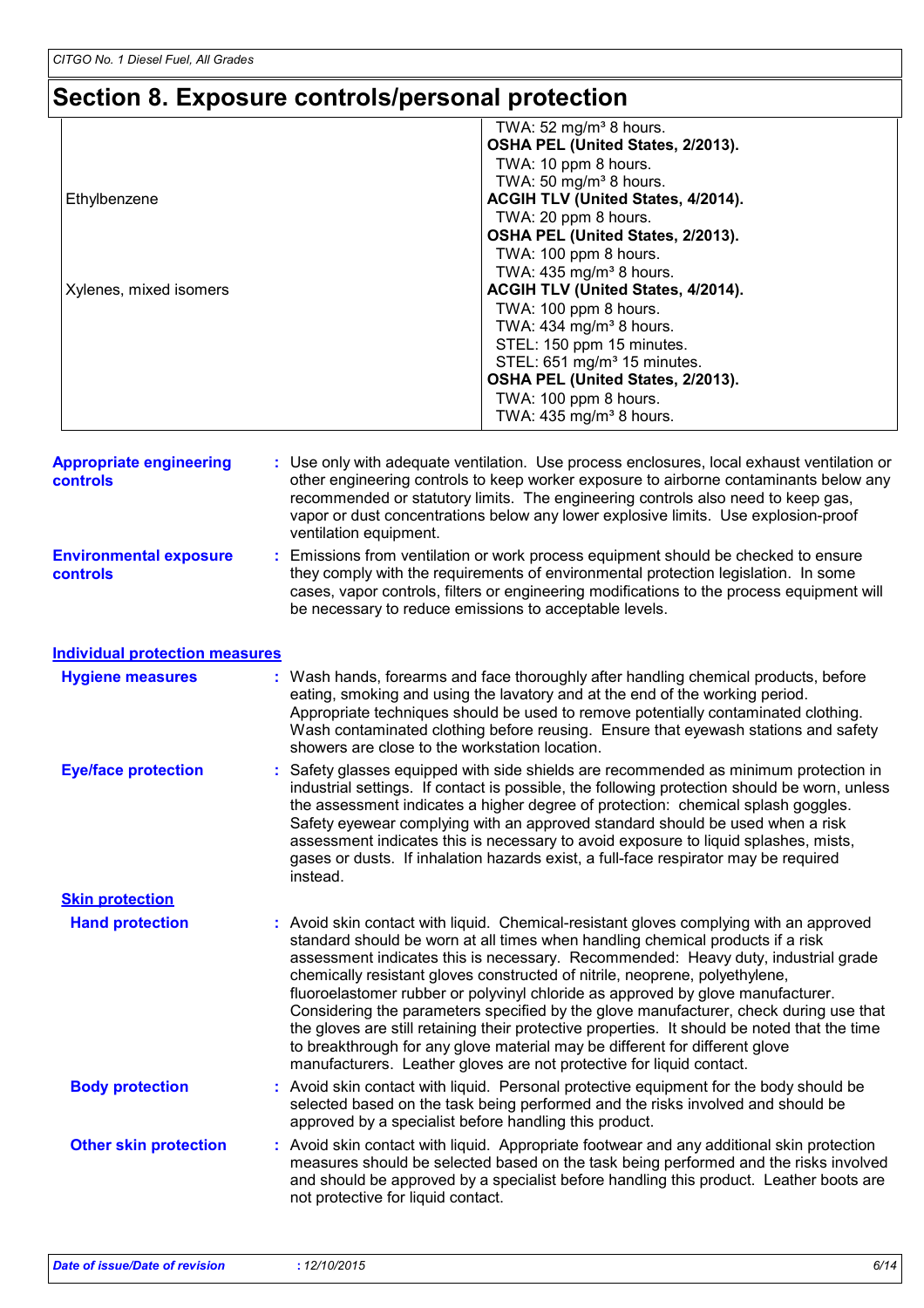### **Section 8. Exposure controls/personal protection**

| <b>Respiratory protection</b> | : Avoid inhalation of gases, vapors, mists or dusts. Use a properly fitted, air-purifying or<br>supplied-air respirator complying with an approved standard if a risk assessment<br>indicates this is necessary. Respirator selection must be based on known or anticipated<br>exposure levels, the hazards of the product and the safe working limits of the selected<br>respirator. If an air purifying respirator is appropriate, use one equipped with cartridges<br>rated for organic vapors. |
|-------------------------------|----------------------------------------------------------------------------------------------------------------------------------------------------------------------------------------------------------------------------------------------------------------------------------------------------------------------------------------------------------------------------------------------------------------------------------------------------------------------------------------------------|
|                               |                                                                                                                                                                                                                                                                                                                                                                                                                                                                                                    |

### **Section 9. Physical and chemical properties**

| <b>Physical state</b>                           | $:$ Liquid.                                                          |
|-------------------------------------------------|----------------------------------------------------------------------|
| <b>Color</b>                                    | : Colorless to light yellow. Clear.                                  |
| <b>Odor</b>                                     | : Characteristic.                                                    |
| рH                                              | : Not available.                                                     |
| <b>Melting point</b>                            | : $-20^{\circ}$ C (-4 $^{\circ}$ F)                                  |
| <b>Boiling point/boiling range</b>              | : 150 to 300°C (302 to 572°F)                                        |
| <b>Flash point</b>                              | : Closed cup: $38^{\circ}$ C (100.4°F) [Pensky-Martens. (Minimum)]   |
| <b>Evaporation rate</b>                         | $\therefore$ 0.2 (butyl acetate = 1)                                 |
| Lower and upper explosive<br>(flammable) limits | : Lower: $0.7\%$<br>Upper: 5%                                        |
| <b>Vapor pressure</b>                           | $:$ <0.27 kPa (<2 mm Hg) [room temperature]                          |
| <b>Vapor density</b>                            | : $4.5$ [Air = 1]                                                    |
| <b>Relative density</b>                         | : 0.8                                                                |
| <b>Density Ibs/gal</b>                          | : Estimated 6.67 lbs/gal                                             |
| <b>Gravity, <sup>o</sup>API</b>                 | $:$ Estimated 45 @ 60 F                                              |
| <b>Solubility</b>                               | : Very slightly soluble in the following materials: cold water.      |
| <b>Auto-ignition temperature</b>                | : $229^{\circ}$ C (444.2 $^{\circ}$ F)                               |
| <b>Viscosity</b>                                | : Kinematic (room temperature): $0.01 \text{ cm}^2/\text{s}$ (1 cSt) |

### **Section 10. Stability and reactivity**

| <b>Reactivity</b>                                   | : Not expected to be Explosive, Self-Reactive, Self-Heating, or an Organic Peroxide<br>under US GHS Definition(s).                                                                                                                                                                       |  |
|-----------------------------------------------------|------------------------------------------------------------------------------------------------------------------------------------------------------------------------------------------------------------------------------------------------------------------------------------------|--|
| <b>Chemical stability</b>                           | : The product is stable.                                                                                                                                                                                                                                                                 |  |
| <b>Possibility of hazardous</b><br><b>reactions</b> | : Under normal conditions of storage and use, hazardous reactions will not occur.                                                                                                                                                                                                        |  |
| <b>Conditions to avoid</b>                          | : Avoid all possible sources of ignition (spark or flame). Do not pressurize, cut, weld,<br>braze, solder, drill, grind or expose containers to heat or sources of ignition. Do not<br>allow vapor to accumulate in low or confined areas. Do not store with strong oxidizing<br>agents. |  |
| <b>Incompatible materials</b>                       | : Reactive or incompatible with the following materials:<br>oxidizing materials                                                                                                                                                                                                          |  |
| <b>Hazardous decomposition</b><br>products          | : Under normal conditions of storage and use, hazardous decomposition products should<br>not be produced.                                                                                                                                                                                |  |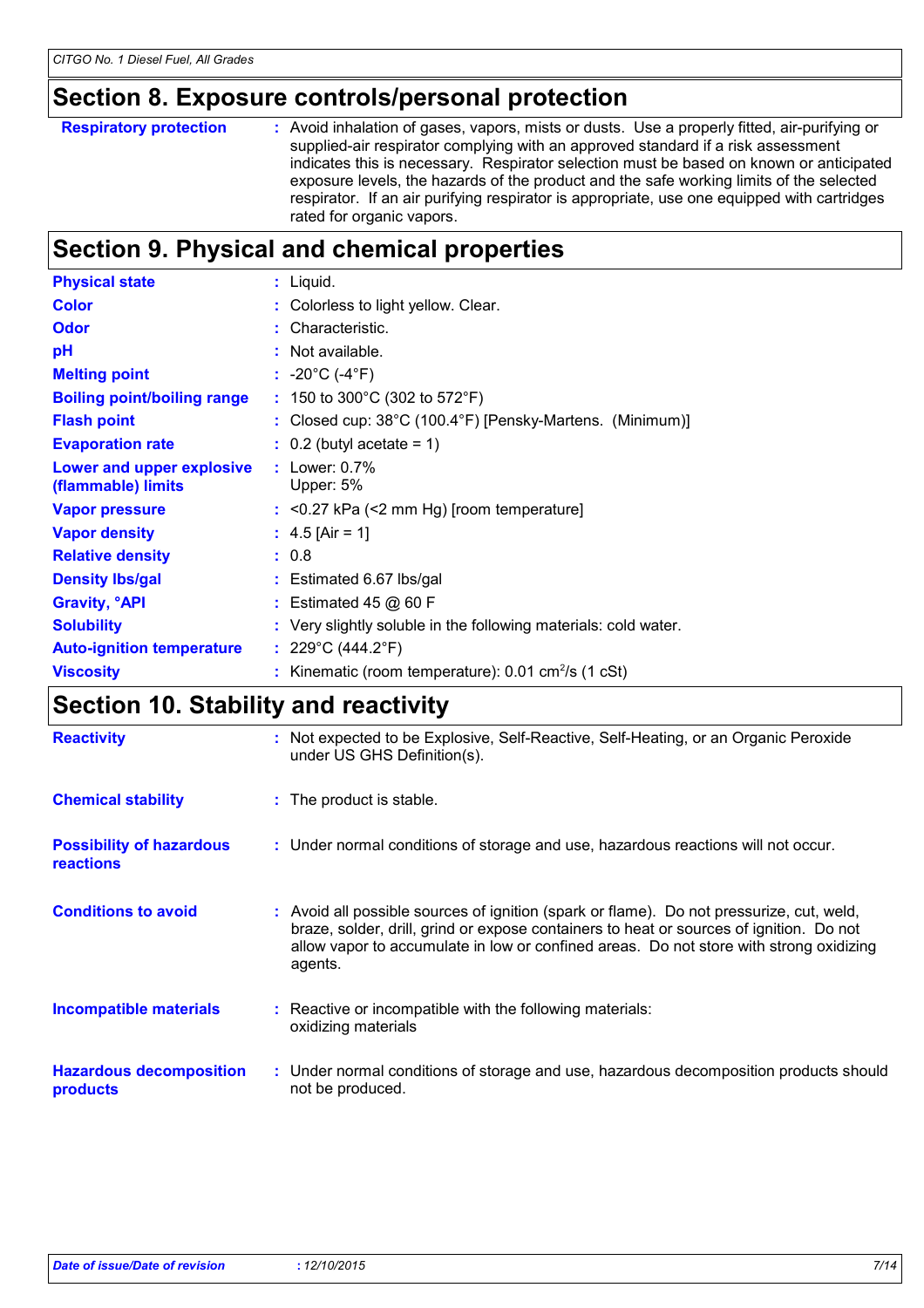### **Section 11. Toxicological information**

#### **Information on toxicological effects**

**Acute toxicity**

| <b>Product/ingredient name</b> | <b>Result</b>        | <b>Species</b> | <b>Dose</b> | <b>Exposure</b> |
|--------------------------------|----------------------|----------------|-------------|-----------------|
| Kerosine (petroleum)           | LD50 Oral            | Rat            | $15$ g/kg   |                 |
| Naphthalene                    | LD50 Oral            | Rat            | 490 mg/kg   |                 |
| Ethylbenzene                   | LD50 Dermal          | Rabbit         | >5000 mg/kg |                 |
|                                | LD50 Oral            | Rat            | 3500 mg/kg  |                 |
| Xylenes, mixed isomers         | LC50 Inhalation Gas. | Cat            | 9500 ppm    | 2 hours         |
|                                | LC50 Inhalation Gas. | Rat            | 5000 ppm    | l4 hours        |
|                                | LC50 Inhalation Gas. | Rat            | 6700 ppm    | l4 hours        |
|                                | LC50 Inhalation Gas. | Rat            | 6670 ppm    | 4 hours         |
|                                | LD50 Oral            | Mouse          | 2119 mg/kg  |                 |
|                                | LD50 Oral            | Rat            | 4300 mg/kg  |                 |
|                                | LD50 Oral            | Rat            | 4300 mg/kg  |                 |

**Conclusion/Summary :** No additional information.

#### **Irritation/Corrosion**

| <b>Product/ingredient name</b> | <b>Result</b>            | <b>Species</b> | <b>Score</b> | <b>Exposure</b> | <b>Observation</b> |  |
|--------------------------------|--------------------------|----------------|--------------|-----------------|--------------------|--|
| Kerosine (petroleum)           | Skin - Moderate irritant | Rabbit         |              | 0.5 Mililiters  | $\blacksquare$     |  |
|                                | Skin - Moderate irritant | Rabbit         |              | 24 hours 100    | $\overline{a}$     |  |
|                                |                          |                |              | Percent         |                    |  |
| Naphthalene                    | Skin - Mild irritant     | Rabbit         |              | 495             |                    |  |
|                                |                          |                |              | milligrams      |                    |  |
| Ethylbenzene                   | Skin - Mild irritant     | Rabbit         |              | 24 hours 15     | $\overline{a}$     |  |
|                                |                          |                |              | milligrams      |                    |  |
| Xylenes, mixed isomers         | Skin - Mild irritant     | Rat            |              | 8 hours 60      | $\blacksquare$     |  |
|                                |                          |                |              | microliters     |                    |  |
|                                | Skin - Moderate irritant | Rabbit         |              | 24 hours 500    |                    |  |
|                                |                          |                |              | milligrams      |                    |  |
|                                | Skin - Moderate irritant | Rabbit         |              | 100 Percent     |                    |  |

| Skin                      | $:$ No additional information.   |
|---------------------------|----------------------------------|
| <b>Eyes</b>               | $\pm$ No additional information. |
| <b>Respiratory</b>        | : No additional information.     |
| <b>Sensitization</b>      |                                  |
| <b>Skin</b>               | : No additional information.     |
| <b>Respiratory</b>        | $:$ No additional information.   |
| <b>Mutagenicity</b>       |                                  |
| <b>Conclusion/Summary</b> | : No additional information.     |
|                           |                                  |

**Conclusion/Summary : Diesel exhaust particulate**: Lung tumor and lymphomas were identified in rats and mice exposed to unflitered diesel fuel exhaust in chronic inhalation studies. Further, epidemiological studies have identified increase incidences of lung cancer in US railroad workers and bladder cancer in bus and truck drivers possibly associated with exposure to diesel engine exhaust. NTP has determined that exposure to diesel exhaust particulates, a complex mixture of combustion products of diesel fuel, is reasonably anticipated to be a human carcinogen. In addition, NIOSH has identified complete diesel exhaust as a potential carcinogen.

#### **Classification**

**Carcinogenicity**

| <b>Product/ingredient name</b> | <b>OSHA</b> | <b>IARC</b> | <b>NTP</b>                                       |
|--------------------------------|-------------|-------------|--------------------------------------------------|
| Kerosine (petroleum)           |             | 3           |                                                  |
| Naphthalene                    |             | 2B          | Reasonably anticipated to be a human carcinogen. |
| Ethylbenzene                   |             | 2B          |                                                  |
| Xylenes, mixed isomers         |             | 3           |                                                  |
| Cumene                         |             | 2B          | Reasonably anticipated to be a human carcinogen. |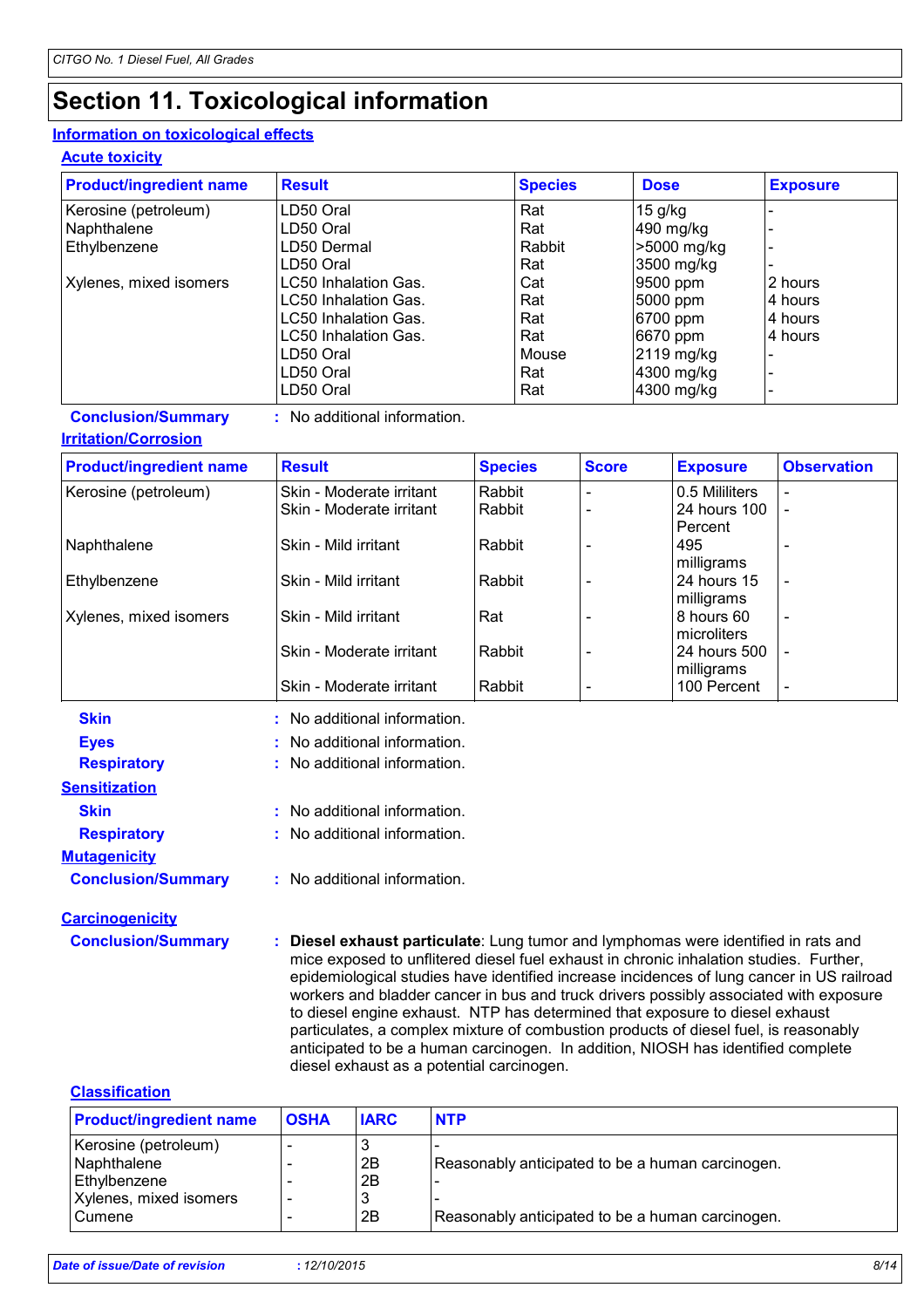### **Section 11. Toxicological information**

#### **Reproductive toxicity**

**Conclusion/Summary :** No additional information.

**Teratogenicity**

**Conclusion/Summary :** No additional information.

#### **Specific target organ toxicity (single exposure)**

| <b>Name</b>                         | <b>Category</b> | <b>Route of</b><br>exposure | <b>Target organs</b>                                    |
|-------------------------------------|-----------------|-----------------------------|---------------------------------------------------------|
| Kerosine (petroleum)                | Category 3      | Not applicable.             | Narcotic effects                                        |
| CITGO No. 1 Diesel Fuel, All Grades | Category 3      | Not applicable.             | Respiratory tract<br>irritation                         |
| Cumene                              | Category 3      | Not applicable.             | Respiratory tract<br>irritation                         |
| Trimethylbenzene, all isomers       | Category 3      | Not applicable.             | Respiratory tract<br>irritation and<br>Narcotic effects |
| Ethylbenzene                        | Category 3      | Not applicable.             | Respiratory tract<br>irritation                         |

**Specific target organ toxicity (repeated exposure)**

| <b>Name</b>                   | <b>Category</b> | <b>Route of</b><br>exposure | <b>Target organs</b>            |
|-------------------------------|-----------------|-----------------------------|---------------------------------|
| Trimethylbenzene, all isomers | Category 2      | Not determined              | central nervous<br>system (CNS) |
| Xylenes, mixed isomers        | Category 2      | Not determined              | hearing organs                  |

#### **Aspiration hazard**

| <b>Name</b>          | Result                                |
|----------------------|---------------------------------------|
| Kerosine (petroleum) | <b>ASPIRATION HAZARD - Category 1</b> |
| Ethylbenzene         | <b>ASPIRATION HAZARD - Category 1</b> |

| Information on the likely<br>routes of exposure | : Routes of entry anticipated: Oral, Dermal, Inhalation.                                      |
|-------------------------------------------------|-----------------------------------------------------------------------------------------------|
| <b>Potential acute health effects</b>           |                                                                                               |
| <b>Eye contact</b>                              | : Causes serious eye irritation.                                                              |
| <b>Inhalation</b>                               | May cause respiratory irritation.                                                             |
| <b>Skin contact</b>                             | : Causes skin irritation. Defatting to the skin.                                              |
| <b>Ingestion</b>                                | May be fatal if swallowed and enters airways.                                                 |
|                                                 | Symptoms related to the physical, chemical and toxicological characteristics                  |
| <b>Eye contact</b>                              | : Adverse symptoms may include the following:<br>pain or irritation<br>watering<br>redness    |
| <b>Inhalation</b>                               | : Adverse symptoms may include the following:<br>respiratory tract irritation<br>coughing     |
| <b>Skin contact</b>                             | : Adverse symptoms may include the following:<br>irritation<br>redness<br>dryness<br>cracking |
| <b>Ingestion</b>                                | : Adverse symptoms may include the following:<br>nausea or vomiting                           |

**Potential chronic health effects**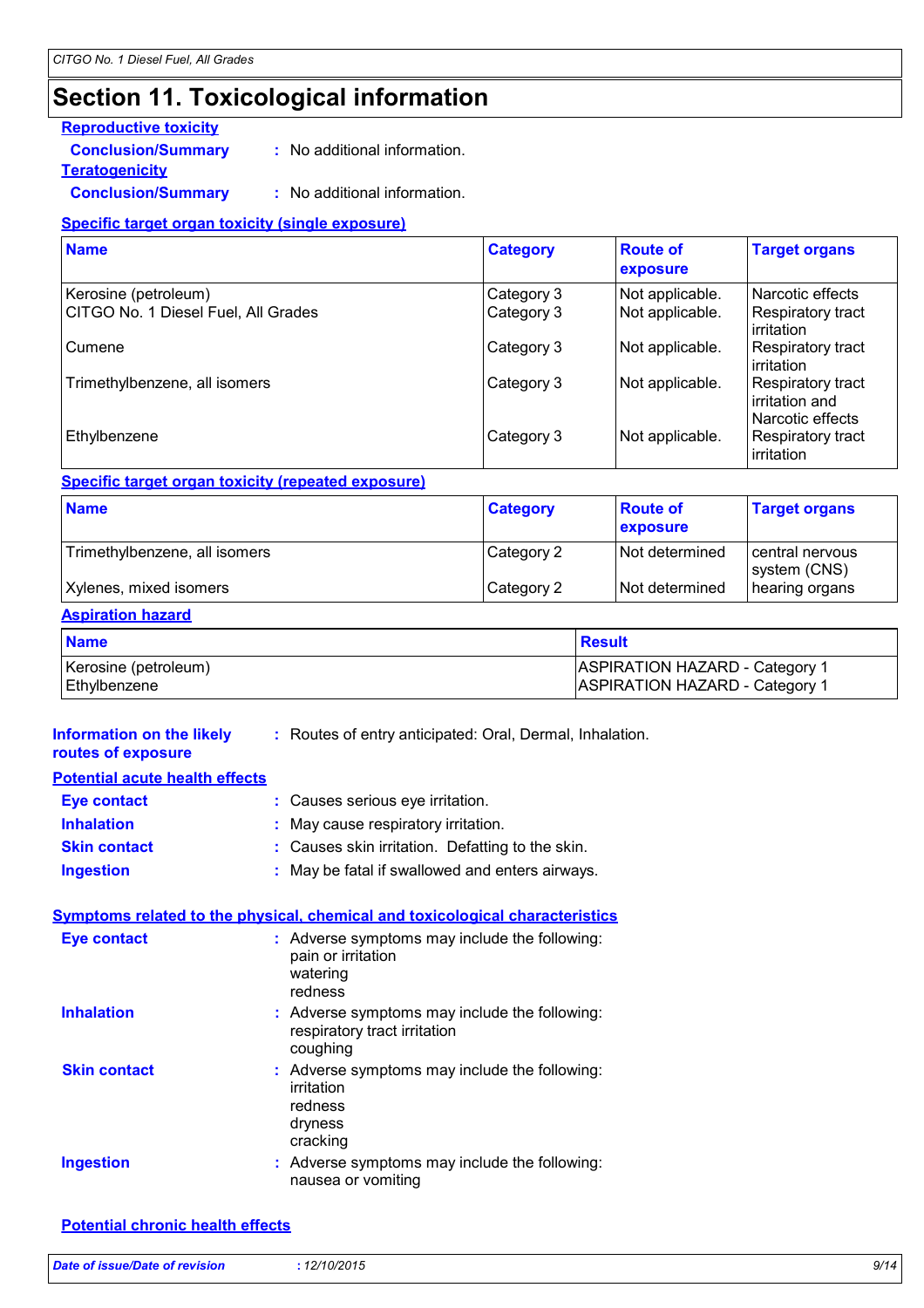### **Section 11. Toxicological information**

| <b>General</b>               | : No known significant effects or critical hazards.                                                              |
|------------------------------|------------------------------------------------------------------------------------------------------------------|
| <b>Carcinogenicity</b>       | : Suspected of causing cancer in contact with skin. Risk of cancer depends on duration<br>and level of exposure. |
| <b>Mutagenicity</b>          | : No known significant effects or critical hazards.                                                              |
| <b>Teratogenicity</b>        | : No known significant effects or critical hazards.                                                              |
| <b>Developmental effects</b> | : No known significant effects or critical hazards.                                                              |
| <b>Fertility effects</b>     | : No known significant effects or critical hazards.                                                              |
|                              |                                                                                                                  |

### **Section 12. Ecological information**

| <b>Product/ingredient name</b> | <b>Result</b>                     | <b>Species</b>                                                               | <b>Exposure</b> |
|--------------------------------|-----------------------------------|------------------------------------------------------------------------------|-----------------|
| Kerosine (petroleum)           | Acute EC50 1.4 mg/l               | Daphnia                                                                      | 48 hours        |
| Cumene                         | Acute EC50 2600 µg/l Fresh water  | Algae - Pseudokirchneriella<br>subcapitata                                   | 72 hours        |
|                                | Acute EC50 7400 µg/l Fresh water  | Crustaceans - Artemia sp. -<br>Nauplii                                       | 48 hours        |
|                                | Acute EC50 10600 µg/l Fresh water | Daphnia - Daphnia magna -<br>Neonate                                         | 48 hours        |
|                                | Acute LC50 2700 µg/l Fresh water  | Fish - Oncorhynchus mykiss                                                   | 96 hours        |
| Trimethylbenzene, all isomers  | Acute LC50 5600 µg/l Marine water | Crustaceans - Palaemonetes<br>pugio                                          | 48 hours        |
| Xylenes, mixed isomers         | Acute EC50 90 mg/l Fresh water    | Crustaceans - Cypris subglobosa                                              | 48 hours        |
|                                | Acute LC50 8.5 ppm Marine water   | Crustaceans - Palaemonetes<br>pugio - Adult                                  | 48 hours        |
|                                | Acute LC50 8500 µg/l Marine water | Crustaceans - Palaemonetes<br>pugio                                          | 48 hours        |
|                                | Acute LC50 15700 µg/l Fresh water | Fish - Lepomis macrochirus -<br>Juvenile (Fledgling, Hatchling,<br>Weanling) | 96 hours        |
|                                | Acute LC50 19000 µg/l Fresh water | Fish - Lepomis macrochirus                                                   | 96 hours        |
|                                | Acute LC50 13400 µg/l Fresh water | Fish - Pimephales promelas                                                   | 96 hours        |
|                                | Acute LC50 16940 µg/l Fresh water | Fish - Carassius auratus                                                     | 96 hours        |
| Ethylbenzene                   | Acute EC50 4600 µg/l Fresh water  | Algae - Pseudokirchneriella<br>subcapitata                                   | 72 hours        |
|                                | Acute EC50 3600 µg/l Fresh water  | Algae - Pseudokirchneriella<br>subcapitata                                   | 96 hours        |
|                                | Acute EC50 6530 µg/l Fresh water  | Crustaceans - Artemia sp. -<br>Nauplii                                       | 48 hours        |
|                                | Acute EC50 2930 µg/l Fresh water  | Daphnia - Daphnia magna -<br>Neonate                                         | 48 hours        |
|                                | Acute LC50 4200 µg/l Fresh water  | Fish - Oncorhynchus mykiss                                                   | 96 hours        |
| Naphthalene                    | Acute EC50 1.6 ppm Fresh water    | Daphnia - Daphnia magna                                                      | 48 hours        |
|                                | Acute LC50 2350 µg/l Marine water | Crustaceans - Palaemonetes<br>pugio                                          | 48 hours        |
|                                | Acute LC50 213 µg/l Fresh water   | Fish - Melanotaenia fluviatilis -<br>Larvae                                  | 96 hours        |

**Conclusion/Summary :** Not available.

**Persistence and degradability**

**Conclusion/Summary :** Not available.

#### **Bioaccumulative potential**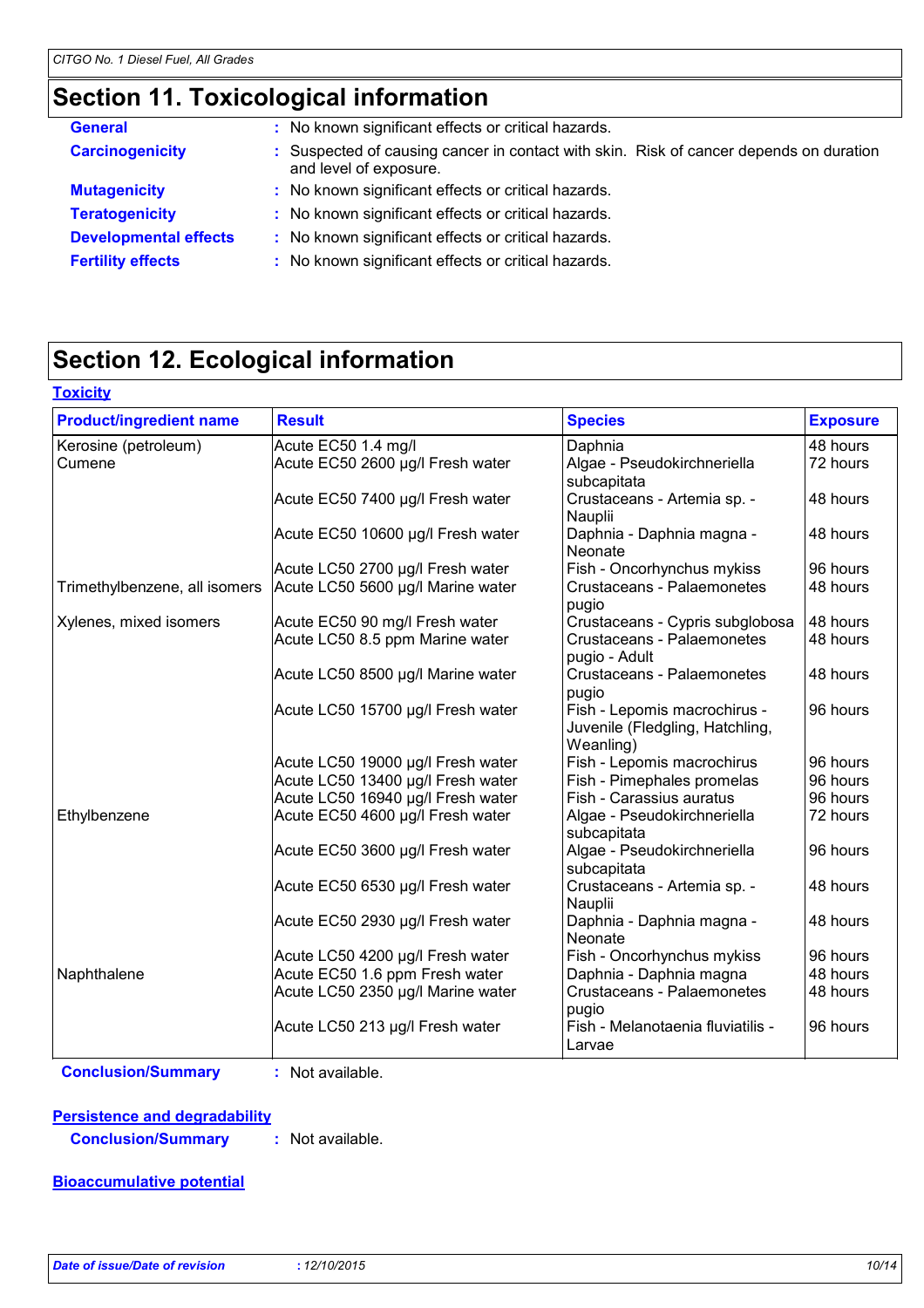### **Section 12. Ecological information**

| <b>Product/ingredient name</b>             | $\mathsf{LogP}_\mathsf{ow}$ | <b>BCF</b>  | <b>Potential</b> |
|--------------------------------------------|-----------------------------|-------------|------------------|
| Cumene                                     | 3.55                        | 94.69       | low              |
| Trimethylbenzene, all isomers   3.4 to 3.8 |                             |             | low              |
| Xylenes, mixed isomers                     | 3.12                        | 8.1 to 25.9 | low              |
| Ethylbenzene                               | 3.6                         |             | low              |
| Naphthalene                                | 3.4                         | 36.5 to 168 | low              |

#### **Mobility in soil**

| <b>Soil/water partition</b> | : Not available. |
|-----------------------------|------------------|
| <b>coefficient (Koc)</b>    |                  |

**Other adverse effects :** No known significant effects or critical hazards.

### **Section 13. Disposal considerations**

The generation of waste should be avoided or minimized wherever possible. Disposal of this product, solutions and any by-products should at all times comply with the requirements of environmental protection and waste disposal legislation and any regional local authority requirements. Dispose of surplus and non-recyclable products via a licensed waste disposal contractor. Waste should not be disposed of untreated to the sewer unless fully compliant with the requirements of all authorities with jurisdiction. Waste packaging should be recycled. This material and its container must be disposed of in a safe way. Care should be taken when handling emptied containers that have not been cleaned or rinsed out. Empty containers or liners may retain some product residues. Vapor from product residues may create a highly flammable or explosive atmosphere inside the container. Do not cut, weld or grind used containers unless they have been cleaned thoroughly internally. Avoid dispersal of spilled material and runoff and contact with soil, waterways, drains and sewers. **Disposal methods :**

#### **RCRA classification :** D001, D018

### **Section 14. Transport information**

|                                         | <b>DOT Classification</b>                                                                                                                                                                                                                                                         | <b>IMDG</b>                     | <b>IATA</b>                                                                                                                                                                                                    |
|-----------------------------------------|-----------------------------------------------------------------------------------------------------------------------------------------------------------------------------------------------------------------------------------------------------------------------------------|---------------------------------|----------------------------------------------------------------------------------------------------------------------------------------------------------------------------------------------------------------|
| <b>UN number</b>                        | NA 1993                                                                                                                                                                                                                                                                           | <b>UN 1202</b>                  | <b>UN 1202</b>                                                                                                                                                                                                 |
| <b>UN proper</b><br>shipping name       | NA 1993, Diesel Fuel, 3, PG III                                                                                                                                                                                                                                                   | UN 1202, Diesel Fuel, 3, PG III | UN 1202, Diesel Fuel, 3, PG III                                                                                                                                                                                |
| <b>Transport</b><br>hazard class(es)    | 3                                                                                                                                                                                                                                                                                 | 3                               | 3                                                                                                                                                                                                              |
| <b>Packing group</b>                    | $\mathbf{III}$                                                                                                                                                                                                                                                                    | Ш                               | III                                                                                                                                                                                                            |
| <b>Environmental</b><br>hazards         | No.                                                                                                                                                                                                                                                                               | No.                             | No.                                                                                                                                                                                                            |
| <b>Additional</b><br><b>information</b> | <b>Packaging instruction</b><br>Passenger aircraft<br>Quantity limitation: 60 L<br>Packaging instructions: 309<br>Cargo aircraft<br>Quantity limitation: 220 L<br>Packaging instructions: 310<br><b>Remarks</b><br>49 CFR 173.150 (f)(1) states<br>that a flammable liquid with a |                                 | <b>Cargo Aircraft Only Quantity</b><br>limitation: 220 L<br>Packaging instructions: 310<br><b>Limited Quantities -</b><br><b>Passenger Aircraft Quantity</b><br>limitation: 60 L<br>Packaging instructions: 60 |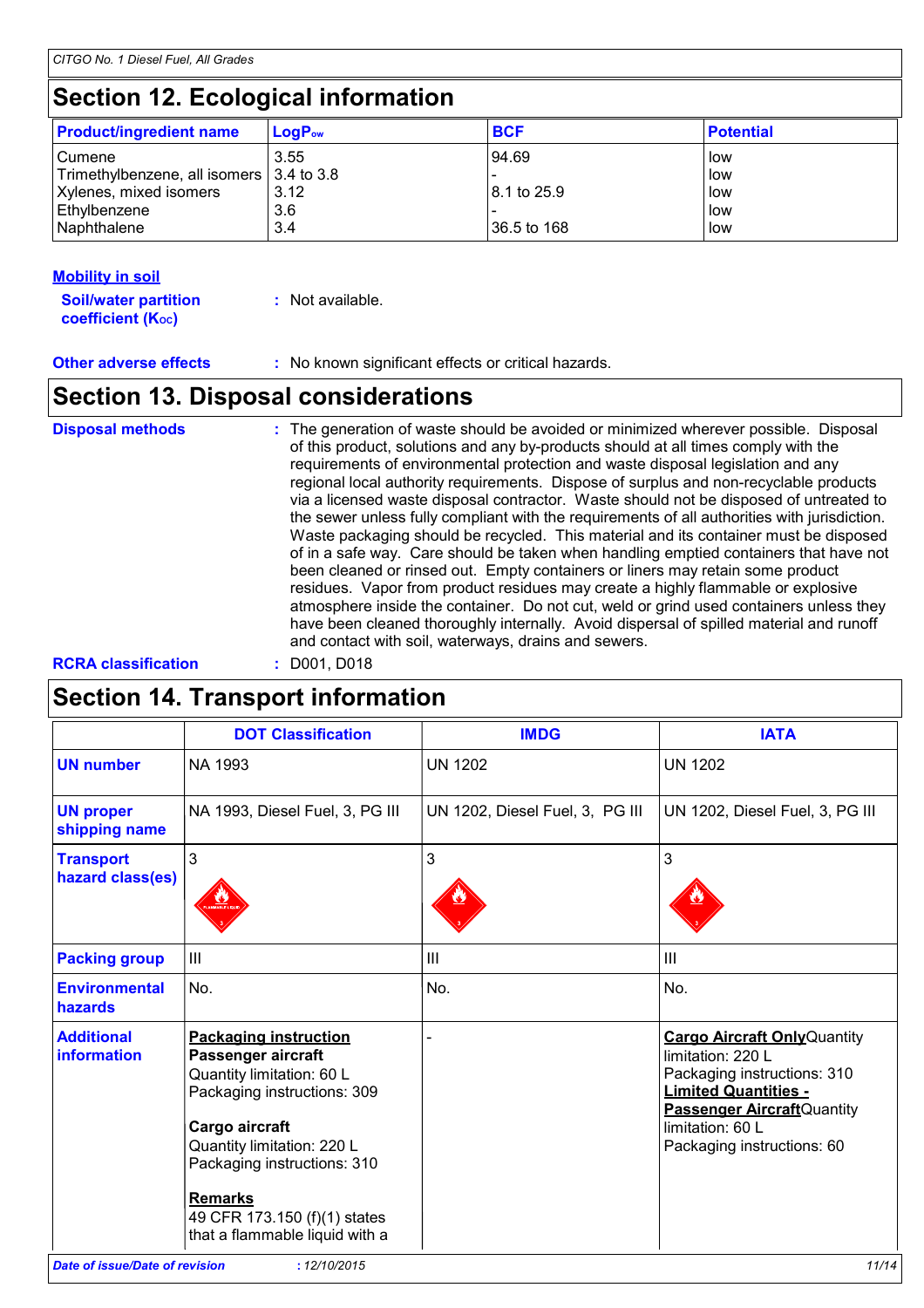### **Section 14. Transport information**

| flash point at or above 38°C<br>$(100^{\circ}F)$ that does not meet the<br>definition of any other hazard |  |
|-----------------------------------------------------------------------------------------------------------|--|
| class may be reclassed as a<br>combustible liquid. This<br>provision does not apply to                    |  |
| transportation by vessel or<br>aircraft except where other<br>means of transportaion is<br>impracticable. |  |

**Special precautions for user Transport within user's premises:** always transport in closed containers that are **:** upright and secure. Ensure that persons transporting the product know what to do in the event of an accident or spillage.

## **Section 15. Regulatory information**

| <b>U.S. Federal regulations</b> | : United States inventory (TSCA 8b): All components are listed or exempted.                                                                                                                                                                                                                                                                                                   |
|---------------------------------|-------------------------------------------------------------------------------------------------------------------------------------------------------------------------------------------------------------------------------------------------------------------------------------------------------------------------------------------------------------------------------|
|                                 | Clean Water Act (CWA) 307: Naphthalene; Ethylbenzene; Toluene; Benzene                                                                                                                                                                                                                                                                                                        |
|                                 | Clean Water Act (CWA) 311: Naphthalene; Ethylbenzene; Xylenes, mixed isomers;<br>Toluene; Benzene                                                                                                                                                                                                                                                                             |
|                                 | This material is classified as an oil under Section 311 of the Clean Water Act (CWA)<br>and the Oil Pollution Act of 1990 (OPA). Discharges or spills which produce a visible<br>sheen on waters of the United States, their adjoining shorelines, or into conduits leading<br>to surface waters must be reported to the EPA's National Response Center at (800)<br>424-8802. |
| <b>SARA 302/304</b>             |                                                                                                                                                                                                                                                                                                                                                                               |

| <b>Composition/information on ingredients</b> |                                                                                       |
|-----------------------------------------------|---------------------------------------------------------------------------------------|
| <b>SARA 304 RQ</b>                            | : Not applicable.                                                                     |
| <b>SARA 311/312</b>                           |                                                                                       |
| <b>Classification</b>                         | $:$ Fire hazard<br>Immediate (acute) health hazard<br>Delayed (chronic) health hazard |

#### **Composition/information on ingredients**

| <b>Name</b>                   | <b>Fire</b><br>hazard | <b>Sudden</b><br>release of<br><b>pressure</b> | <b>Reactive</b> | <b>Immediate</b><br>(acute)<br>health<br>hazard | <b>Delayed</b><br>(chronic)<br>health<br>hazard |
|-------------------------------|-----------------------|------------------------------------------------|-----------------|-------------------------------------------------|-------------------------------------------------|
| Kerosine (petroleum)          | Yes.                  | No.                                            | No.             | Yes.                                            | Yes.                                            |
| Naphthalene                   | Yes.                  | No.                                            | No.             | Yes.                                            | Yes.                                            |
| Trimethylbenzene, all isomers | Yes.                  | No.                                            | No.             | Yes.                                            | Yes.                                            |
| Ethylbenzene                  | Yes.                  | No.                                            | No.             | Yes.                                            | Yes.                                            |
| Xylenes, mixed isomers        | Yes.                  | No.                                            | No.             | Yes.                                            | Yes.                                            |
| Cumene                        | Yes.                  | No.                                            | No.             | Yes.                                            | Yes.                                            |

#### **SARA 313**

|                                           | <b>Product name</b>         | <b>CAS number</b>               | $\frac{9}{6}$ |
|-------------------------------------------|-----------------------------|---------------------------------|---------------|
| <b>Form R - Reporting</b><br>requirements | Naphthalene<br>Ethylbenzene | $91 - 20 - 3$<br>$100 - 41 - 4$ | <1            |
| <b>Supplier notification</b>              | Naphthalene<br>Ethylbenzene | $91 - 20 - 3$<br>$100 - 41 - 4$ | <^            |
| Date of issue/Date of revision            | : 12/10/2015                |                                 | 12/14         |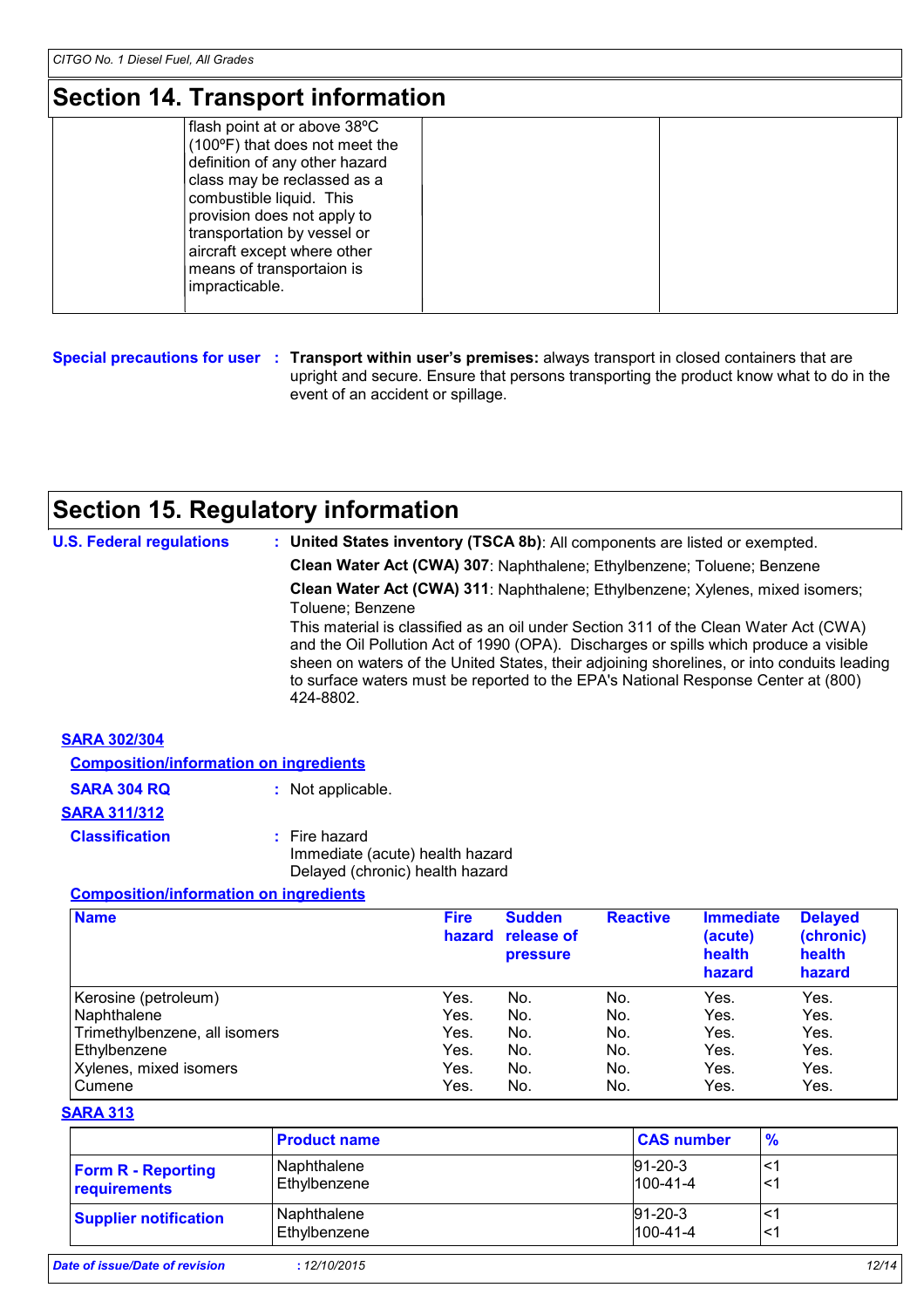### **Section 15. Regulatory information**

SARA 313 notifications must not be detached from the SDS and any copying and redistribution of the SDS shall include copying and redistribution of the notice attached to copies of the SDS subsequently redistributed.

#### **State regulations**

| <b>Massachusetts</b> | : The following components are listed: KEROSINE                                                      |
|----------------------|------------------------------------------------------------------------------------------------------|
| <b>New York</b>      | : The following components are listed: Naphthalene; Ethylbenzene; Cumene; Benzene,<br>1-methylethyl- |
| <b>New Jersey</b>    | : The following components are listed: KEROSENE; FUEL OIL #1                                         |
| <b>Pennsylvania</b>  | : The following components are listed: KEROSINE (PETROLEUM)                                          |
| California Pron 65   |                                                                                                      |

#### **California Prop. 65**

**WARNING:** This product contains a chemical known to the State of California to cause cancer. **WARNING:** This product contains less than 1% of a chemical known to the State of California to cause birth defects or other reproductive harm.

| <b>Ingredient name</b>     | $\frac{9}{6}$ | <b>Cancer</b> | <b>Reproductive</b> | <b>No significant risk</b><br>level                              | <b>Maximum</b><br>acceptable dosage<br><b>level</b> |
|----------------------------|---------------|---------------|---------------------|------------------------------------------------------------------|-----------------------------------------------------|
| Diesel exhaust particulate |               | Yes.          | No.                 | No.                                                              | No.                                                 |
| Naphthalene                | <1            | Yes.          | No.                 | Yes.                                                             | No.                                                 |
| Ethylbenzene               | <1            | Yes.          | No.                 | 41 µg/day (ingestion) No.<br>54 µg/day<br>(inhalation)           |                                                     |
| Toluene                    | < 0.1         | No.           | Yes.                | INo.                                                             | 7000 µg/day<br>(ingestion)                          |
| Benzene                    | < 0.1         | Yes.          | Yes.                | $6.4 \mu g/day$<br>(ingestion)<br>$13 \mu g/day$<br>(inhalation) | 24 µg/day (ingestion)<br>49 µg/day<br>(inhalation)  |

#### **International regulations**

| <b>International lists</b> | : Australia inventory (AICS): All components are listed or exempted.<br>China inventory (IECSC): All components are listed or exempted.<br>Japan inventory: Not determined.<br><b>Korea inventory:</b> All components are listed or exempted.<br>Malaysia Inventory (EHS Register): Not determined.<br>New Zealand Inventory of Chemicals (NZIoC): All components are listed or exempted.<br>Philippines inventory (PICCS): All components are listed or exempted.<br>Taiwan inventory (CSNN): Not determined. |
|----------------------------|----------------------------------------------------------------------------------------------------------------------------------------------------------------------------------------------------------------------------------------------------------------------------------------------------------------------------------------------------------------------------------------------------------------------------------------------------------------------------------------------------------------|
| <b>Canada inventory</b>    | : All components are listed or exempted.                                                                                                                                                                                                                                                                                                                                                                                                                                                                       |
| <b>EU Inventory</b>        | : All components are listed or exempted.                                                                                                                                                                                                                                                                                                                                                                                                                                                                       |
| <b>WHMIS (Canada)</b>      | : Class B-3: Combustible liquid with a flash point between $37.8^{\circ}$ C (100 $^{\circ}$ F) and 93.3 $^{\circ}$ C<br>(200°F).<br>Class D-2B: Material causing other toxic effects (Toxic).                                                                                                                                                                                                                                                                                                                  |

### **Section 16. Other information**

**National Fire Protection Association (U.S.A.)**



**Reprinted with permission from NFPA 704-2001, Identification of the Hazards of Materials for Emergency Response Copyright ©1997, National Fire Protection Association, Quincy, MA 02269. This reprinted material is not the complete and official position of the National Fire Protection Association, on the referenced subject which is represented only by the standard in its entirety.**